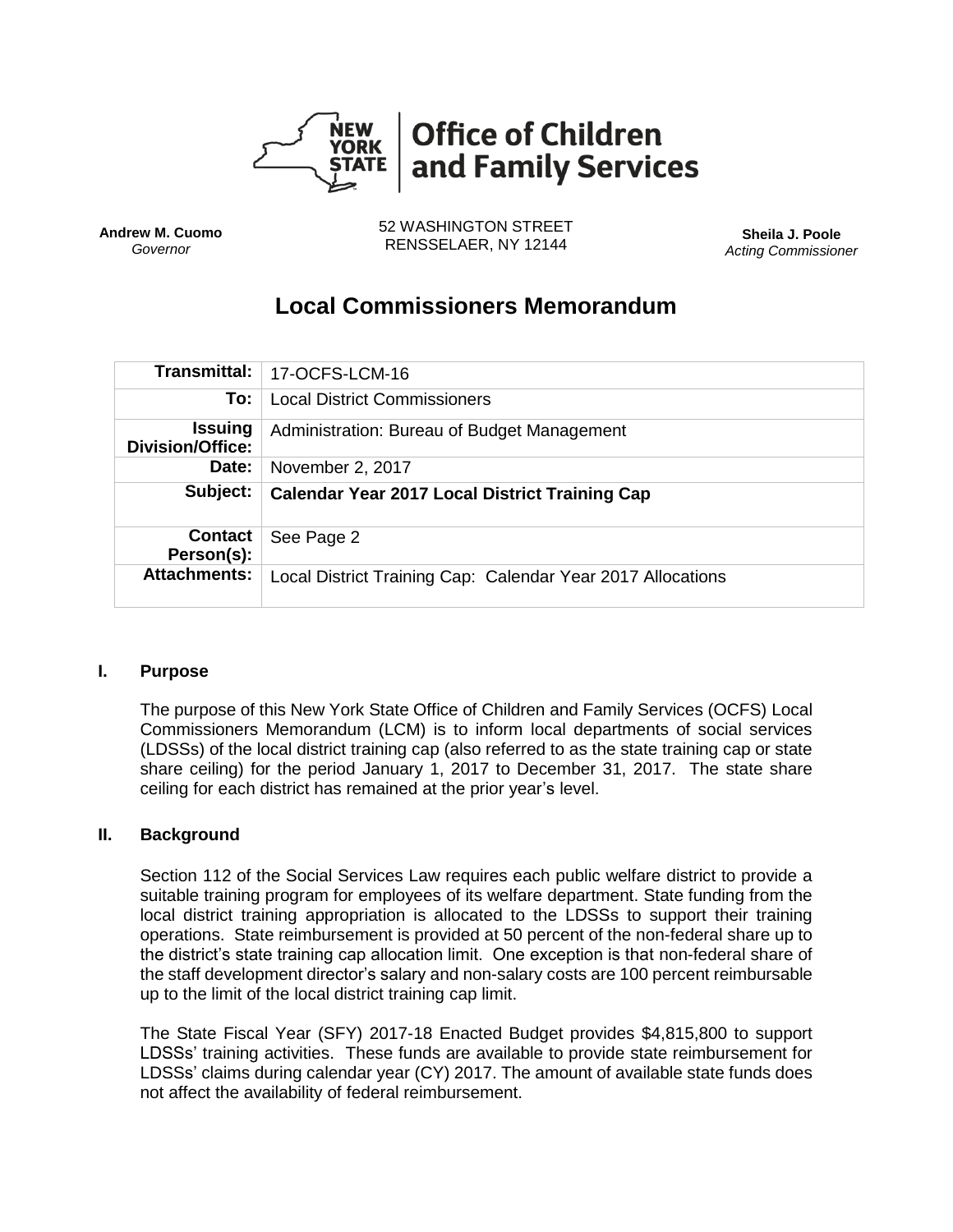To limit state reimbursement to the amount appropriated, it is necessary to establish a reimbursement ceiling for each district. The attached ceilings (see Attachment A) have been maintained at the prior year's level. Any unspent funds will be redistributed proportionately to counties exceeding their CY 2017 allocation.

### **III. Claiming Instructions**

LDSSs should continue to use the Schedule D-6 process to claim reimbursement of the state share for training staff salaries, fringe benefits, costs for local district training contracts and other staff development related expenses. Claiming instructions are contained in the New York State Office of Temporary and Disability Assistance's (OTDA) *Fiscal Reference Manual* (FRM) Volume 3, Chapter 13, "Distributing and Claiming Training Costs." Training cap expenditures are transferred from the Schedule D-6 to the RF2A worksheet. Training cap expenditures should be claimed according to the FRM Volume 3 Chapter 13 instructions.

[\(http://otda.state.nyenet/bfdm/finance/docs/Vol03.pdf#page=1](http://otda.state.nyenet/bfdm/finance/docs/Vol03.pdf#page=1) ).

As always, costs allocated on the Schedule D-6 to any child care block grant, Title XX, Food Stamp Employment and Training, and Home Energy Assistance Program are not counted toward the local district training cap as they are funded elsewhere.

#### **IV. Contacts**

If you have any program questions regarding information contained in this LCM, please contact Pam Shufelt in the OCFS Bureau of Training and Development, (518) 474-9645 or email - [Pamela.Shufelt@ocfs.ny.gov](mailto:Pamela.Shufelt@ocfs.ny.gov)

Questions pertaining to the allocations may be directed to Deborah Davis in the OCFS Bureau of Budget Management, (518) 474-1361 or email - [Deborah.Davis@ocfs.ny.gov](mailto:Deborah.Davis@ocfs.ny.gov)

If you have questions about claiming, please contact the OTDA Bureau of Financial Services as follows:

Regions I-IV: Dan Stuhlman, (518) 474-7549 Email - Dan. Stuhlman@otda.ny.gov

Region V-VI: Michael Simon, (212) 961-8250 Email - [Michael.Simon@otda.ny.gov](mailto:Michael.Simon@otda.ny.gov)

*/s/ Derek J. Holtzclaw*

#### **Issued By:**

Derek J. Holtzclaw Associate Commissioner for Financial Management New York State Office of Children and Family Services